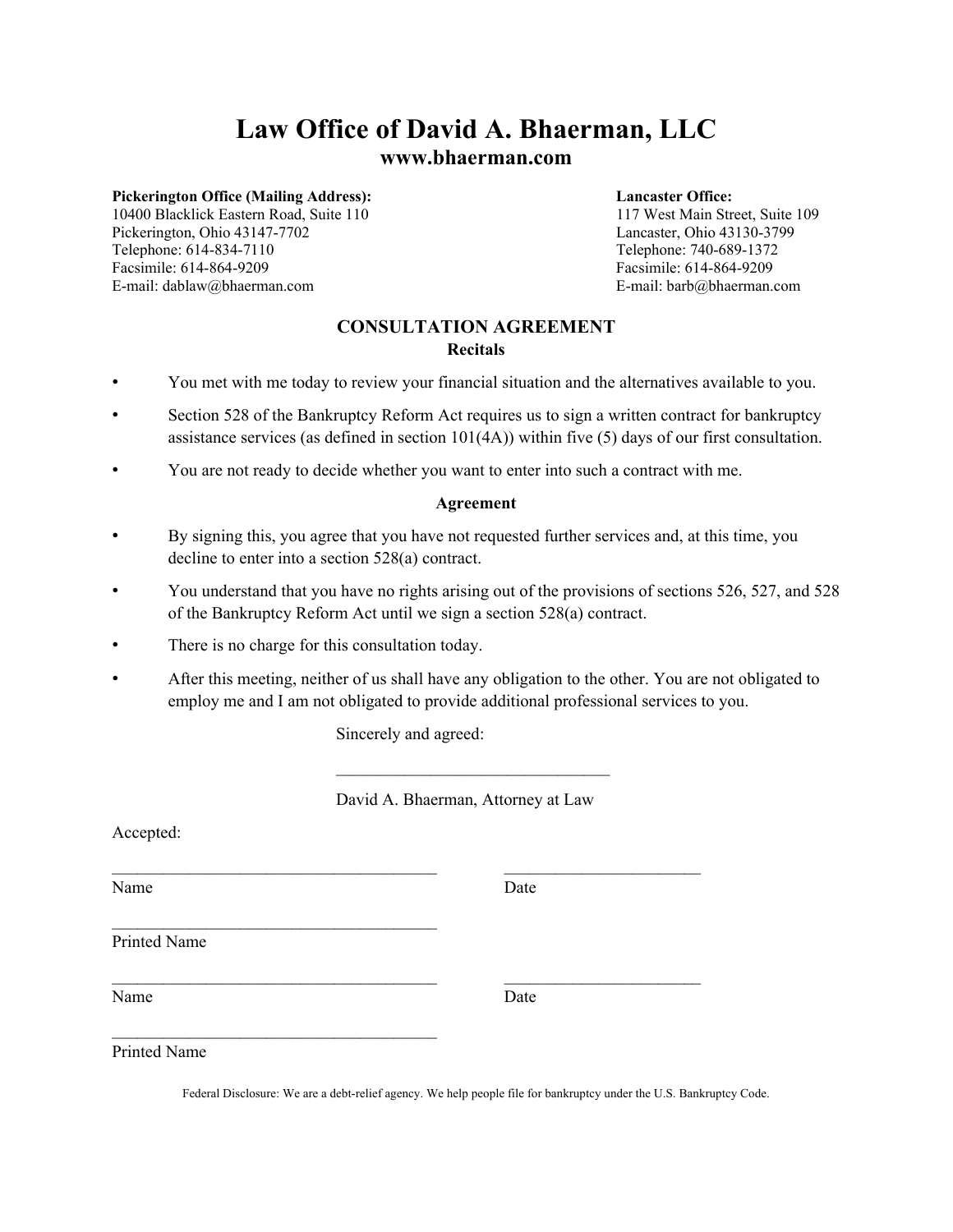Debt Relief Agency Disclosures to an Assisted Person. Section 527 of the Bankruptcy Code requires a Debt Relief Agency to provide an assisted person with the following:

- 1. A copy of the notice prepared by the clerk of the Bankruptcy Court, in accordance with the requirements of § 342(b), which is attached hereto and which contains:
	- (1) a brief description of
		- (A) Chapters 7, 11, 12, and 13 and the general purpose, benefits, and costs of proceeding under each of those chapters; and
		- (B) the types of services available from credit counseling agencies; and
	- (2) statements specifying that
		- (A) a person who knowingly and fraudulently conceals assets or makes a false oath or statement under penalty of perjury in connection with a case under this title shall be subject to fine, imprisonment, or both; and
		- (B) all information supplied by a debtor in connection with a case under this title is subject to examination by the Attorney General.
- 2. The following disclosures are required by  $\S 527(a)(2)$ , which advises an assisted person that:
	- (1) all information that the assisted person is required to provide with a petition and thereafter during a case under this title is required to be complete, accurate, and truthful;
	- (2) all assets and all liabilities are required to be completely and accurately disclosed in the documents filed to commence the case, and the replacement value of each asset as defined in § 506 must be stated in those documents where requested after reasonable inquiry to establish such value;
	- (3) current monthly income, the amounts specified in section  $707(b)(2)$ , and, in a case under Chapter 13 of this title, disposable income (determined in accordance with  $\S 707(b)(2)$ ) are required to be stated after reasonable inquiry; and
	- (4) information that an assisted person provides during his or her case may be audited pursuant to this title, and failure to provide such information may result in dismissal of the case under this title or other sanction, including a criminal sanction.

If you have any questions about any of these disclosures, I will be happy to provide further explanation. I also call your attention to Exhibits A and B attached to the Representation and made a part thereof.

Client(s) hereby acknowledge receipt of a copy of this disclosure.

 $\mathcal{L}_\text{max} = \frac{1}{2} \sum_{i=1}^{n} \frac{1}{2} \sum_{i=1}^{n} \frac{1}{2} \sum_{i=1}^{n} \frac{1}{2} \sum_{i=1}^{n} \frac{1}{2} \sum_{i=1}^{n} \frac{1}{2} \sum_{i=1}^{n} \frac{1}{2} \sum_{i=1}^{n} \frac{1}{2} \sum_{i=1}^{n} \frac{1}{2} \sum_{i=1}^{n} \frac{1}{2} \sum_{i=1}^{n} \frac{1}{2} \sum_{i=1}^{n} \frac{1}{2} \sum_{i=1}^{n} \frac{1$ 

 $\mathcal{L}_\text{max} = \frac{1}{2} \sum_{i=1}^{n} \frac{1}{2} \sum_{i=1}^{n} \frac{1}{2} \sum_{i=1}^{n} \frac{1}{2} \sum_{i=1}^{n} \frac{1}{2} \sum_{i=1}^{n} \frac{1}{2} \sum_{i=1}^{n} \frac{1}{2} \sum_{i=1}^{n} \frac{1}{2} \sum_{i=1}^{n} \frac{1}{2} \sum_{i=1}^{n} \frac{1}{2} \sum_{i=1}^{n} \frac{1}{2} \sum_{i=1}^{n} \frac{1}{2} \sum_{i=1}^{n} \frac{1$ 

Client Date

Joint Client Date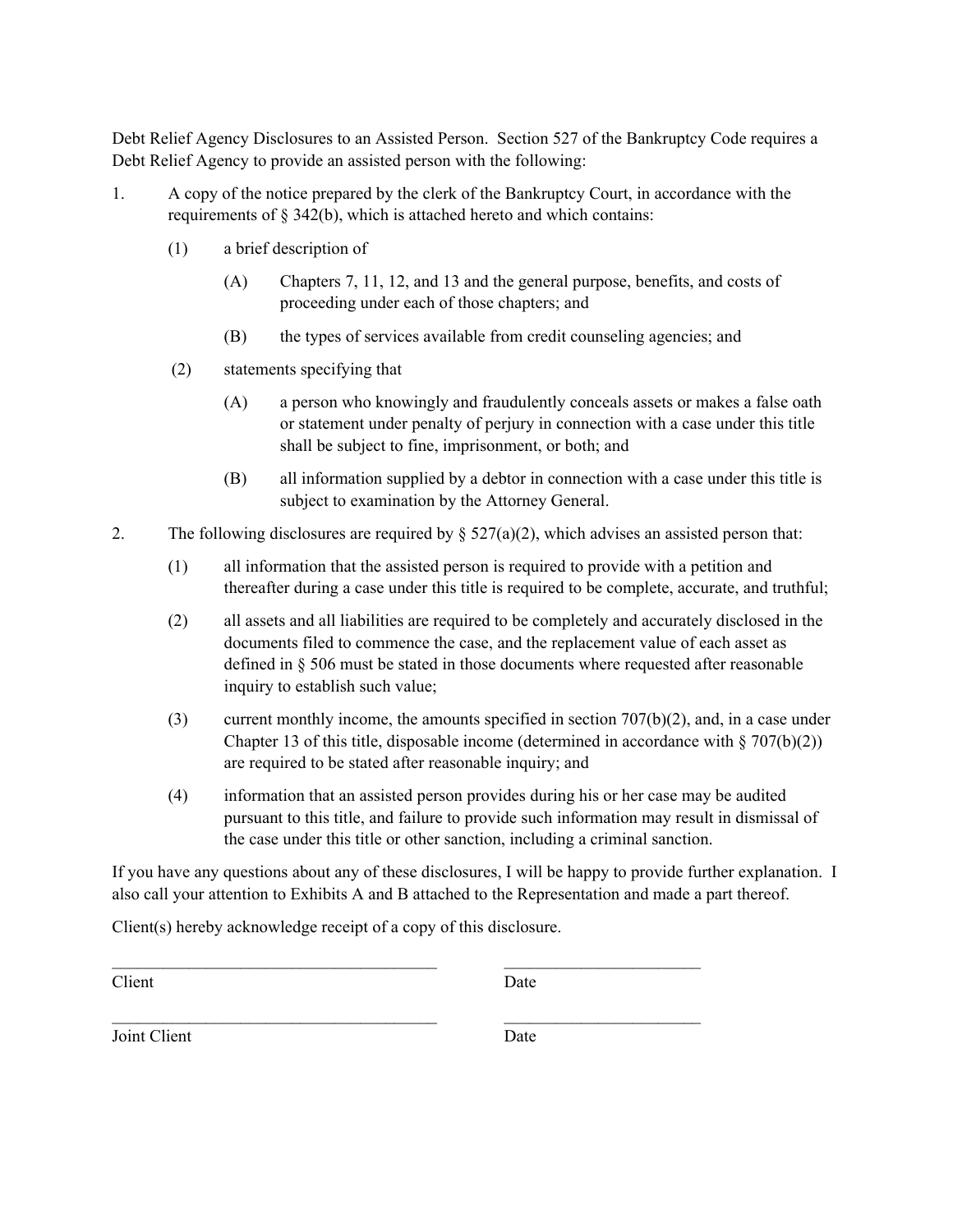# IMPORTANT INFORMATION ABOUT BANKRUPTCY ASSISTANCE SERVICES FROM AN ATTORNEY

Separate Disclosure Required by Section 527 of the Bankruptcy Code as Amended (Note: This form is mandated by statute. It may or may not correctly explain the law.)

If you decide to seek bankruptcy relief, you can represent yourself, you can hire an attorney to represent you, or you can get help in some localities from a bankruptcy petition preparer who is not an attorney. The law requires an attorney or bankruptcy petition preparer to give you a written contract specifying what the attorney or bankruptcy petition preparer will do for you and how much it will cost. Ask to see the contract before you hire anyone.

The following information explains what must be done in a routine bankruptcy case to help you evaluate how much service you need. Before filing a bankruptcy case, either you or your attorney should analyze your eligibility for different forms of debt relief available under the Bankruptcy Code and decide which form of relief is most likely to be beneficial for you. Be sure you understand the relief you can obtain and its limitations. To file a bankruptcy case, documents (Petition, Schedules, Statement of Financial Affairs, and in some cases a Statement of Intention) must be prepared correctly and filed with the bankruptcy court. You will have to pay a filing fee to the bankruptcy court. Once your case starts, you must attend the required first meeting of creditors, where you may be questioned by a court official called a "trustee" and by creditors.

If you choose to file a Chapter 7 case, you may be asked by a creditor to reaffirm a debt. You may want help deciding whether to do so. A creditor is not permitted to coerce you into reaffirming your debts.

If you choose to file a Chapter 13 case, in which you repay your creditors what you can afford over three to five years, you may also want help preparing your Chapter 13 plan and with the confirmation hearing on your plan, which will be before a bankruptcy judge.

If you select another type of relief under the Bankruptcy Code other than Chapter 7 or Chapter 13, you should consult someone familiar with that type of relief.

Your bankruptcy case may also involve litigation. You are generally permitted to represent yourself in litigation in bankruptcy court, but only lawyers, not bankruptcy petition preparers, can give you legal advice.

 $\mathcal{L}_\text{max} = \frac{1}{2} \sum_{i=1}^{n} \frac{1}{2} \sum_{i=1}^{n} \frac{1}{2} \sum_{i=1}^{n} \frac{1}{2} \sum_{i=1}^{n} \frac{1}{2} \sum_{i=1}^{n} \frac{1}{2} \sum_{i=1}^{n} \frac{1}{2} \sum_{i=1}^{n} \frac{1}{2} \sum_{i=1}^{n} \frac{1}{2} \sum_{i=1}^{n} \frac{1}{2} \sum_{i=1}^{n} \frac{1}{2} \sum_{i=1}^{n} \frac{1}{2} \sum_{i=1}^{n} \frac{1$ 

 $\mathcal{L}_\text{max}$  and the contract of the contract of the contract of the contract of the contract of the contract of

Client(s) hereby acknowledge receipt of a copy of this disclosure.

Client Date

Joint Client Date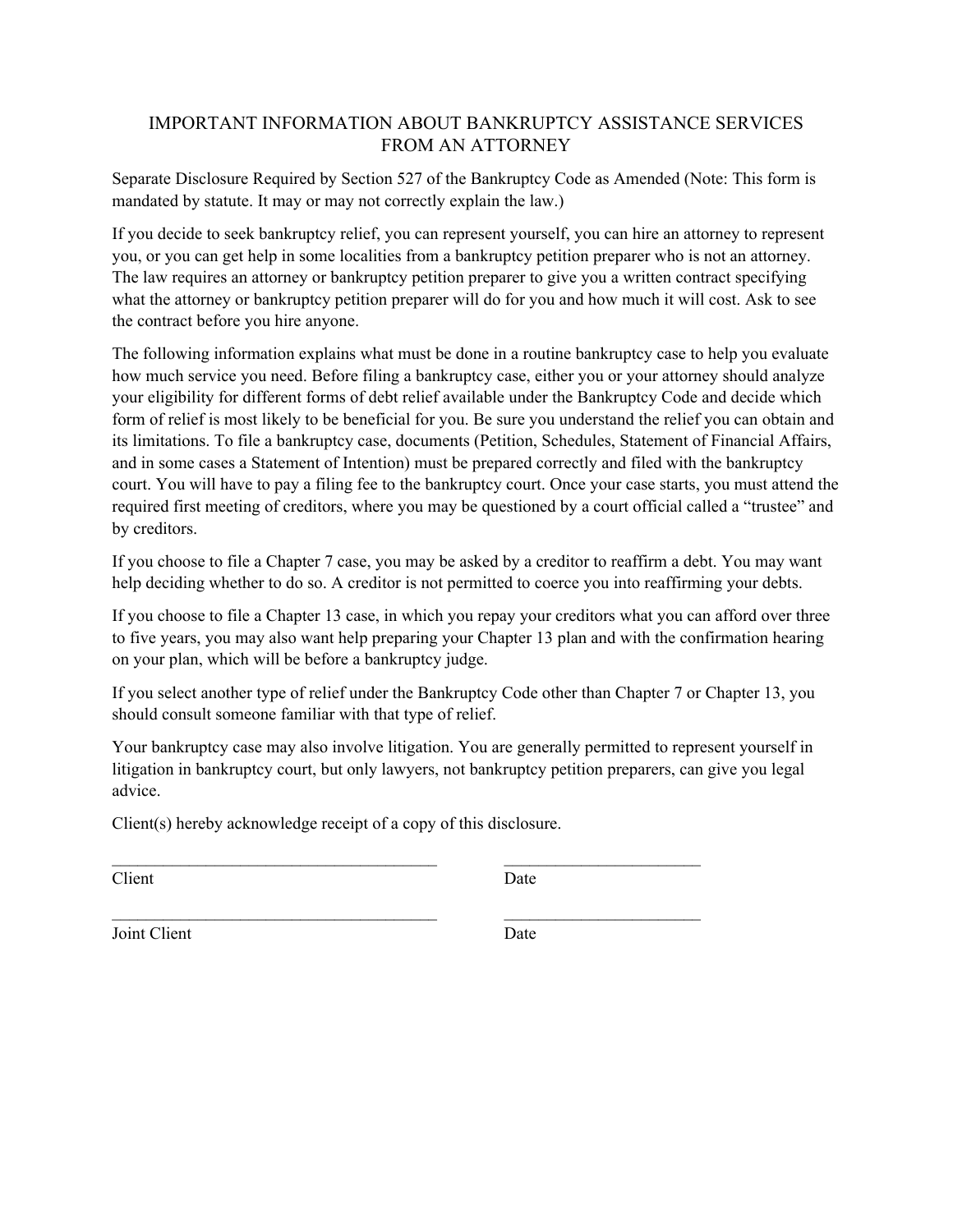### NOTICE REQUIRED BY 11 U.S.C. § 342(B) FOR INDIVIDUALS FILING FOR BANKRUPTCY

This notice is for you if you are an individual filing for bankruptcy, and your debts are primarily consumer debts. Consumer debts are defined in 11 U.S.C. § 101(8) as "incurred by an individual primarily for a personal, family, or household purpose." You should have an attorney review your decision to file for bankruptcy and the choice of chapter. Individuals who meet the qualifications may file under one of four different chapters of the Bankruptcy Code:

- **Chapter 7** Liquidation
- **Chapter 11** Reorganization
- **Chapter 12** Voluntary repayment plan for family farmers or fishermen
- **Chapter 13** Voluntary repayment plan for individuals with regular income

## **Chapter 7: Liquidation**

*\$335 total filing fee (\$245 filing fee, \$75 administrative fee, \$15 trustee surcharge)* 

Chapter 7 is for individuals who have financial difficulty preventing them from paying their debts and who are willing to allow their nonexempt property to be used to pay their creditors. The primary purpose of filing under chapter 7 is to have your debts discharged. The bankruptcy discharge relieves you after bankruptcy from having to pay many of your pre-bankruptcy debts. Exceptions exist for particular debts, and liens on property may still be enforced after discharge. For example, a creditor may have the right to foreclose a home mortgage or repossess an automobile. However, if the court finds that you have committed certain kinds of improper conduct described in the Bankruptcy Code, the court may deny your discharge. You should know that even if you file chapter 7 and you receive a discharge, some debts are not discharged under the law. Therefore, you may still be responsible to pay: most taxes; most student loans; domestic support and property settlement obligations; most fines, penalties, forfeitures, and criminal restitution obligations; and certain debts that are not listed in your bankruptcy papers. You may also be required to pay debts arising from: fraud or theft; fraud or defalcation while acting in breach of fiduciary capacity; intentional injuries that you inflicted; and death or personal injury caused by operating a motor vehicle, vessel, or aircraft while intoxicated from alcohol or drugs.

If your debts are primarily consumer debts, the court can dismiss your chapter 7 case if it finds that you have enough income to repay creditors a certain amount. You must file *Chapter 7 Statement of Your Current Monthly Income* (Official Form 122A–1) if you are an individual filing for bankruptcy under chapter 7. This form will determine your current monthly income and compare whether your income is more than the median income that applies in your state. If your income is not above the median for your state, you will not have to complete the other chapter 7 form, the *Chapter 7 Means Test Calculation*  (Official Form 122A–2). If your income is above the median for your state, you must file a second form —the *Chapter 7 Means Test Calculation* (Official Form 122A–2). The calculations on the form sometimes called the *Means Test*—deduct from your income living expenses and payments on certain debts to determine any amount available to pay unsecured creditors. If your income is more than the median income for your state of residence and family size, depending on the results of the *Means Test*, the U.S. trustee, bankruptcy administrator, or creditors can file a motion to dismiss your case under § 707(b) of the Bankruptcy Code. If a motion is filed, the court will decide if your case should be dismissed. To avoid dismissal, you may choose to proceed under another chapter of the Bankruptcy Code. If you are an individual filing for chapter 7 bankruptcy, the trustee may sell your property to pay your debts, subject to your right to exempt the property or a portion of the proceeds from the sale of the property. The property, and the proceeds from property that your bankruptcy trustee sells or liquidates that you are entitled to, is called *exempt property*. Exemptions may enable you to keep your home, a car, clothing, and household items or to receive some of the proceeds if the property is sold. Exemptions are not automatic. To exempt property, you must list it on *Schedule C: The Property You Claim as Exempt* (Official Form 106C). If you do not list the property, the trustee may sell it and pay all of the proceeds to your creditors.